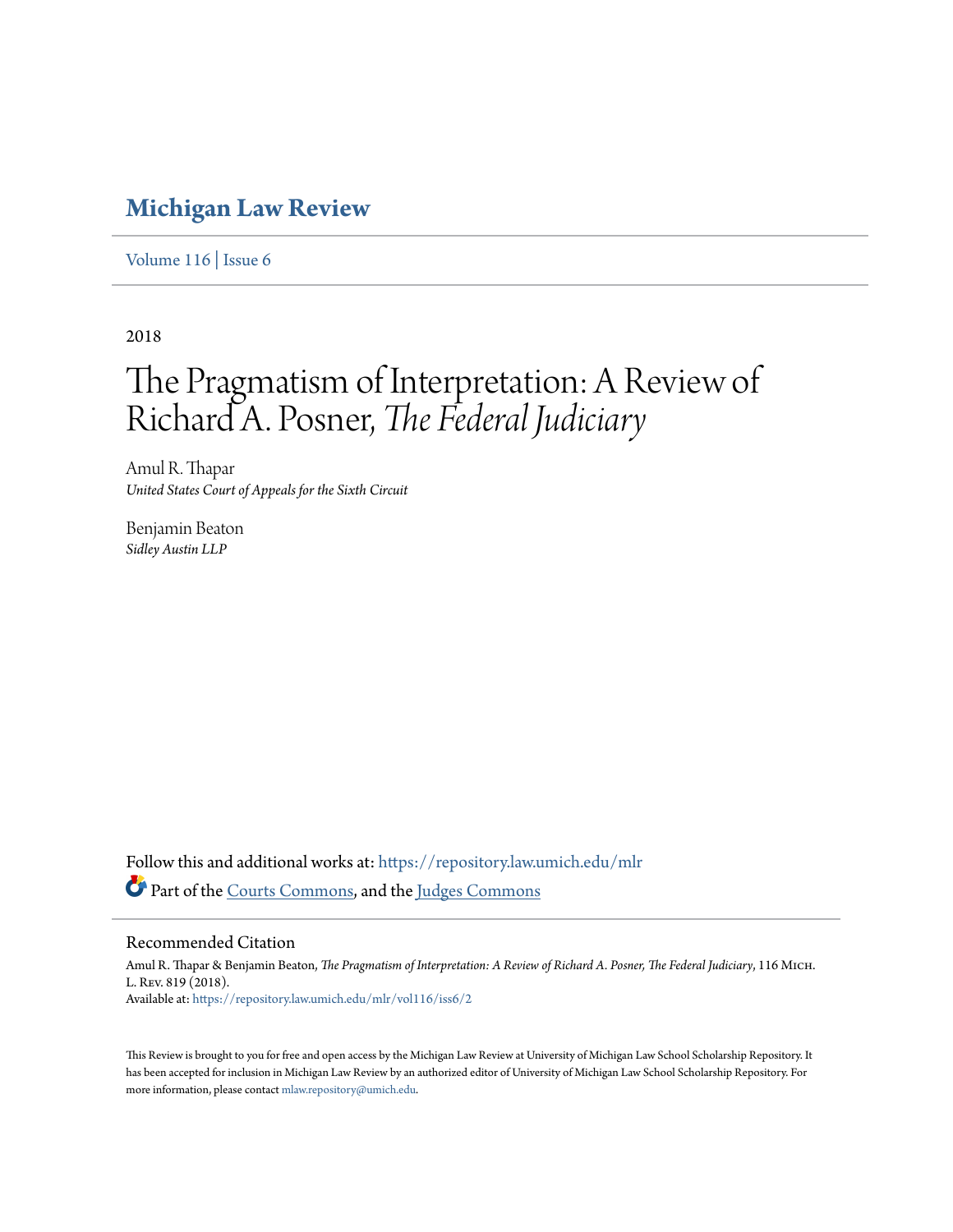### **THE PRAGMATISM OF INTERPRETATION: A REVIEW OF RICHARD A. POSNER,** *THE FEDERAL JUDICIARY*

#### *Amul R. Thapar*\* *& Benjamin Beaton*\*\*

The Federal Judiciary: Strengths and Weaknesses. By *Richard A. Posner*. Cambridge and London: Harvard University Press. 2017. Pp. xv, 430. \$35.

#### **INTRODUCTION**

Just when you thought Richard Posner<sup>1</sup> couldn't write any faster, he managed to squeeze two books into one. The final publication of his judicial career, *The Federal Judiciary: Strengths and Weaknesses*, is a fitting valedictory for America's most prolific judge. It features a robust procedural critique of the operations of the federal courts, alongside an impassioned substantive call for his colleagues to adopt Posner's brand of judicial pragmatism. Those two theses, however, are hopelessly at war with each other: the case-by-case interpretive pragmatism Posner advocates would directly undermine the systemwide pragmatism he claims to prioritize in the courts' operations.

In assessing federal judges' strengths and weaknesses, Posner finds much to critique. His assessments are incendiary, profound, and trivial—often all on the same page. Readers should arrive with an appetite: a single paragraph on page 21, for example, covers the courts' reliance on multifactor tests and canons of construction, lack of candor, verbosity, jargon, pretense of objectivity, inadequate caseload, inadequate argument time, inadequate schedule, and use of the dreaded Bluebook.

Many of these staccato objections echo portions of Posner's past works. This particular book's most sustained and relevant criticism is that the bench and bar are too rigid and reactionary: backward-looking "formalism," focused on dusty precedents and historical meaning, often masks judges'

Circuit Judge, United States Court of Appeals for the Sixth Circuit (2017–present); District Judge, United States District Court of the Eastern District of Kentucky (2008–2017). Nothing in this piece reflects in any way on any pending or future case that may come before the court.

<sup>\*\*</sup> Sidley Austin LLP. The authors would like to thank Brian Fitzpatrick, Kurt Johnson, Joe Masterman, Maria Monaghan, Sam Rudman, and Jonathan Urick for their helpful comments and assistance.

<sup>1.</sup> Senior Lecturer, University of Chicago Law School. Posner published this book shortly before retiring from the United States Court of Appeals for the Seventh Circuit.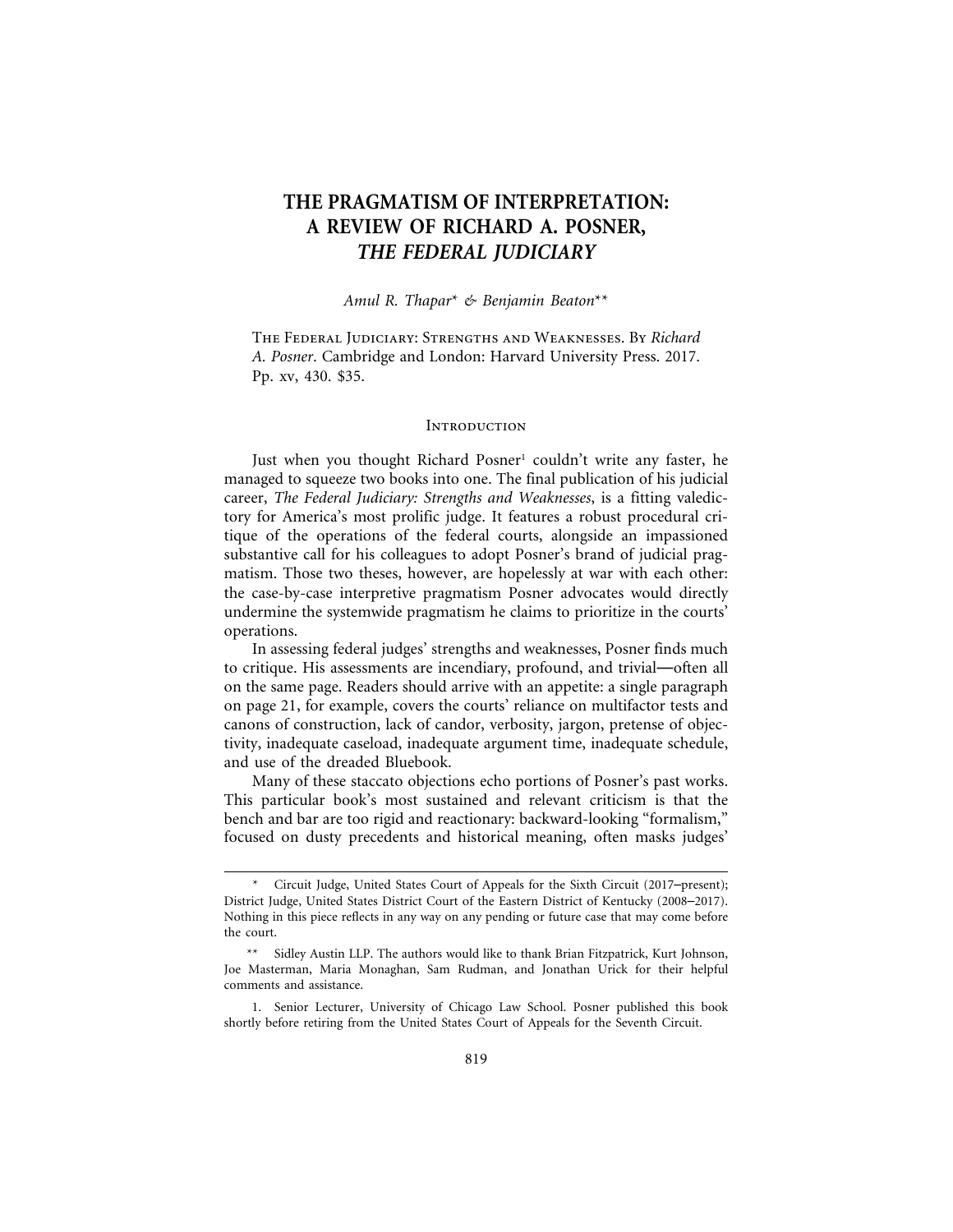true reasoning.2 By elevating form over substance, Posner suspects, advocates and judges apply a veneer of objectivity to half-baked arguments, political preferences, and outcome-oriented decisions.

This first thesis, criticizing legal rigidity, contains a grain of truth. Lawyers and judges can be a stodgy bunch (pp. 4, 50). And that can make the law less accessible and less sensible. Posner highlights many aspects of our system—from the courts' pace to the caselaw's complexity—that could improve with a less formulaic and more plainspoken approach. When briefs and opinions elevate form over substance, they can obscure the governing legal principles and diminish the utility of the judicial process as a whole.

But Posner's second major thesis, advocating consequentialist interpretation, is a strange response to this problem. Posner complains that formalist judges are using interpretive tools to achieve outcomes they like.<sup>3</sup> His solution? Replace the formalism that he believes is backward-looking with an aggressive *substantive* pragmatism that eschews traditional limits of judicial restraint and democratic accountability.4 But if the problem is masking outcome-driven decisions with legalese, isn't the solution more transparency, sounder reasoning, and greater objectivity? Not according to Posner. Instead of binding policy-driven judges to the rule of law, Posner would liberate them to do justice as they see fit—at least when they can avoid any textual or precedential barriers "by hook or by crook."5

Setting aside problems of popular consent and separation of powers, Posner's version of pragmatic case-by-case judging, when considered in the aggregate, fails even on his own pragmatic terms. Litigants, lawyers, and judges depend on the stability and ascertainability of the law. Yet without an advance commitment to basic interpretive principles (those formal legal texts, precedents, and rules of interpretation this book disparages), who can anticipate how a judiciary of Posnerian pragmatists would articulate and apply that law? Everything is up for grabs when judges opt "not to worry initially about doctrine, precedent, and the other conventional materials of legal analysis, but instead to try to figure out the sensible solution to the problem[s]" before them (p. 80).

This view of the judge's role is fundamentally at odds with our experience litigating and deciding cases in the federal courts. Equally important, "pragmatic" interpretation unleashes great unpredictability outside the courtroom: it becomes hard to advise clients, arrange legal relationships, and plan everyday conduct.

Posner's substitution of forward-looking pragmatism for backwardlooking (which is to say, ordinary) tools of legal interpretation, therefore, would only exacerbate the operational shortcomings he critiques. And vice versa: his operational critiques—though often valid—have little to do with his substantive critique of legal formalism. From our perspectives in and

<sup>2.</sup> *See, e.g.*, pp. 54–55, 80–81.

<sup>3.</sup> *E.g.*, pp. 385–86.

<sup>4.</sup> *See* p. 390.

<sup>5.</sup> P. 80; *see* p. 261.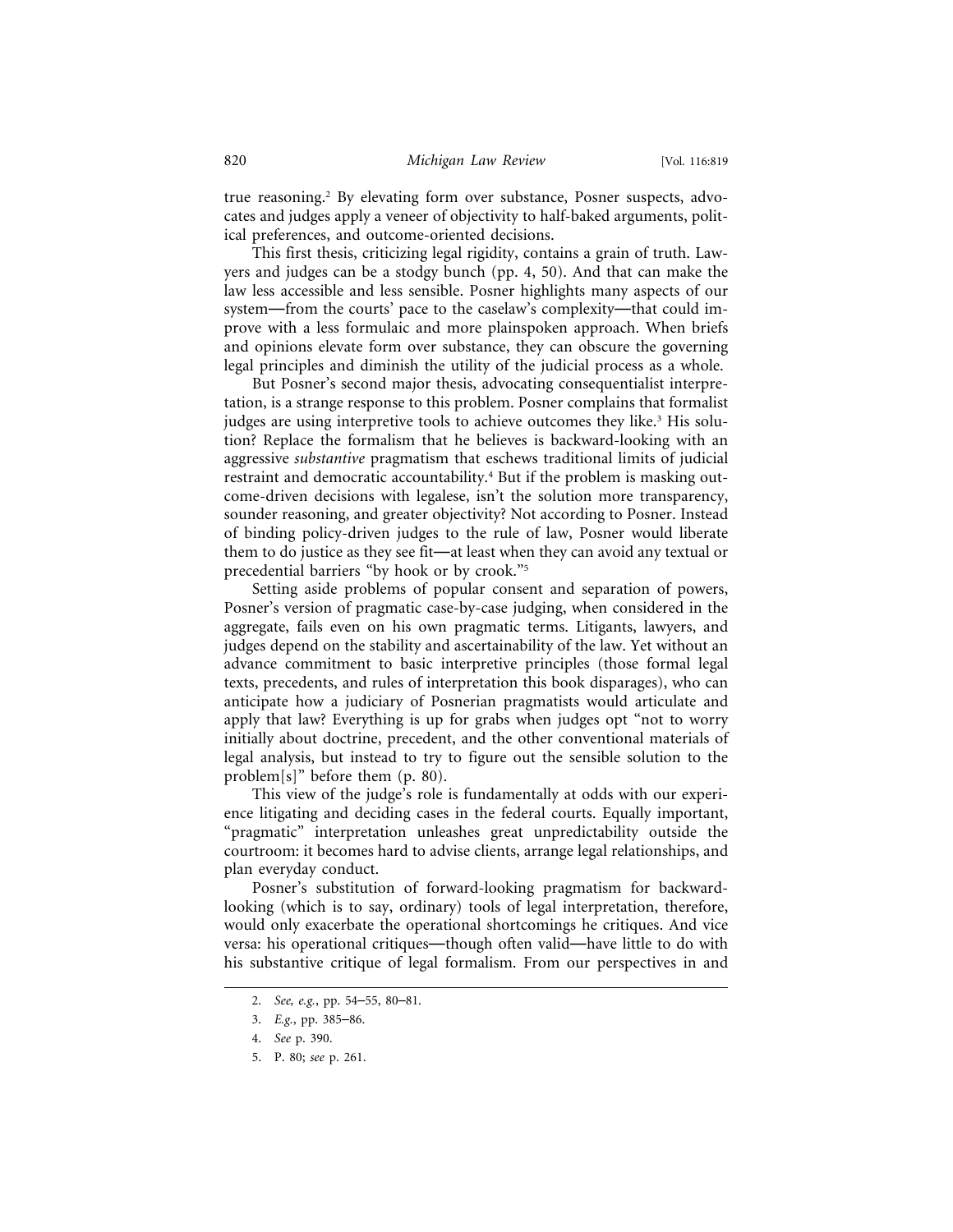among the federal judiciary, Judge Posner's cure would only worsen the disease.

The Pragmatic Judiciary: Efficient, Transparent, and Intelligible

#### *[T]he sum of the "small matters" discussed . . . is not itself a small matter. (p. 60)*

What did *The Bluebook* ever do to Richard Posner? His scorn for the "Uniform System of Citation" is unrelenting. No subject (save Justice Scalia, and perhaps Justice Kagan's comments *about* Justice Scalia)<sup>6</sup> comes in for harsher treatment in this book. Yes, we (and countless judges, lawyers, and students) agree that the 500-page ukase is "hate[d]  $\dots$  with a passion" (pp. 21, 46–48, 61). The Berkeley Journal of Gender, Law & Justice, whose statement explaining its decision to ditch *The Bluebook* Posner block-quotes, was amply justified in rejecting the "investment of editorial time and effort which is wildly disproportionate to the [Bluebook's] utility" (pp. 46–47). But what does that have to do with the strengths and weaknesses of the federal judiciary?

The same question can be asked of many other Posnerian pet peeves. These command substantial attention in *The Federal Judiciary* (if not the actual federal judiciary). Given the book's ambition, these harangues often border on the trivial. Why does it matter whether law clerks call their boss "Judge," "Your Honor," "Amul," or "Hey you"?7 For that matter, why does Posner care whether the judicial workplace is called "chambers" (derived from the Old French *chambre*, he explains) rather than "office" (derived from the Old French *ofice*, Google explains)?8

"What does it tell us," Posner asks, "about our judges, and the legal profession more broadly," that "such antiquarian silliness persist[s]?" (p. 7). One could ask the same question about many other objects of his disapproval: the spittoons behind the Supreme Court bench (p. 216), censored curse words (pp. 216, 390–92), untelevised judicial hearings (pp. 13–14, 215), and unpublished bench statements (pp. 215–16). What do *they* tell us about the strengths and weaknesses of the federal judiciary? Candidly, we have no idea.

Other trifles, however, may add up to something more. Though the lead is well buried, "the sum of [at least some of] the 'small matters' discussed" shows how a persistent emphasis on form can diminish the substantive quality of the courts' output.9 Posner identifies a number of ways in which

<sup>6.</sup> Posner's criticism of Justice Kagan's comments about Justice Scalia is befuddling at best. *See* pp. 66–69. It is hard to doubt the significance of Scalia's contribution to the legal profession, and it is hardly a surprise that Kagan befriended him. Kagan is a lot like Scalia: brilliant and very friendly. If we have lost the ability to praise a departed colleague despite past disagreements, then the federal judiciary is far weaker than even Posner claims.

<sup>7.</sup> *See* p. 4.

<sup>8.</sup> *See* p. 7.

<sup>9.</sup> *See* p. 60.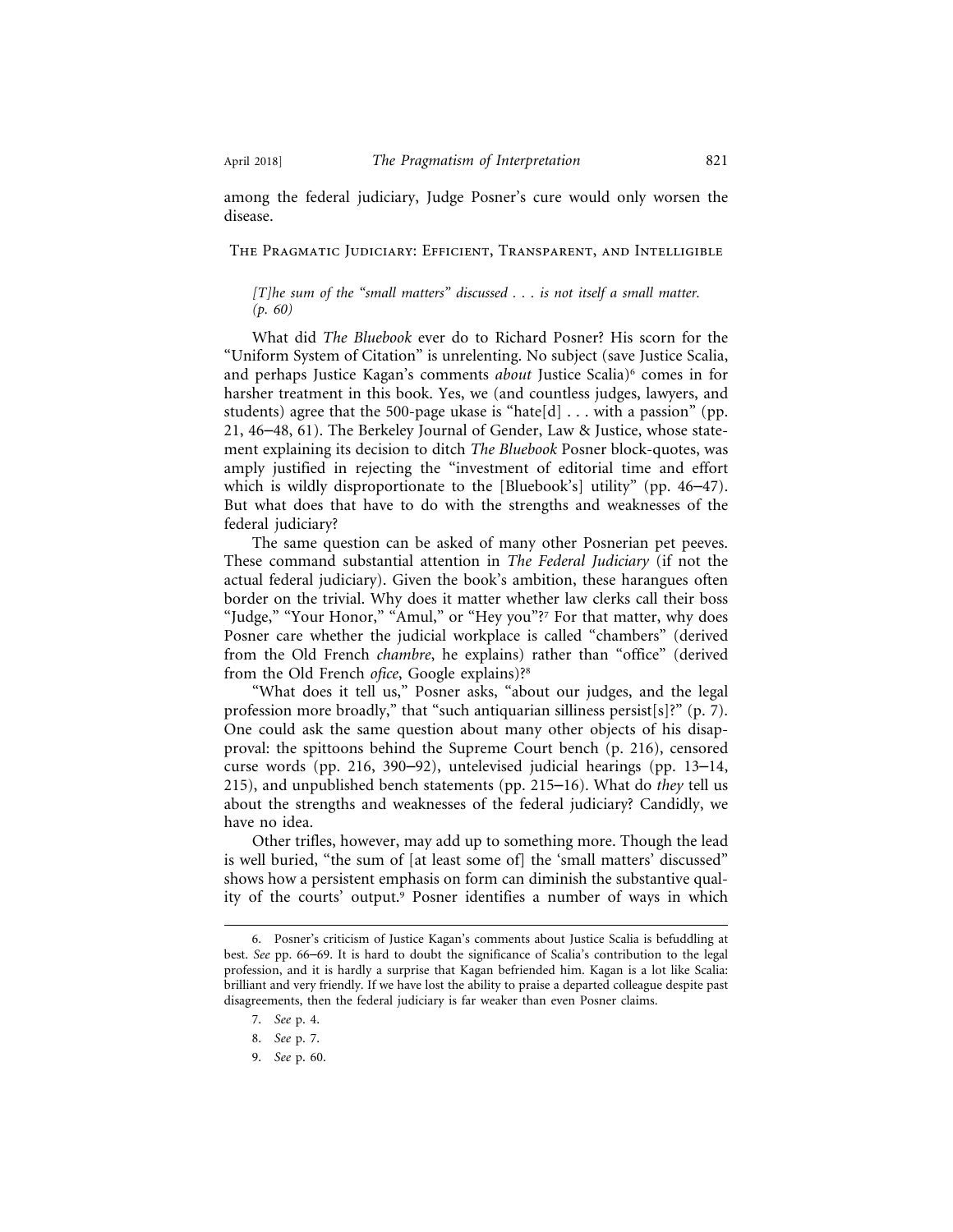courts operate less transparently, less efficiently, and less intelligibly—in a word, less *pragmatically*—than they should.

It is true that the federal judiciary is weakened, however indirectly, by law schools' general inattention to legal-writing instruction. So too by the academy's failure to teach procedure and trial practice in a practical manner. Inexperienced law clerks asked to draft their bosses' opinions, Posner observes, may regurgitate their loquacious bench memos inspired by abstract academic writing (p. 59). Wouldn't we be better off if all that time spent Bluebooking was devoted to persuasive writing instead?

Posner is definitely correct that "formulaic" legal writing can lead to verbose and stilted opinions that may shade, rather than illuminate, governing legal principles.10 Few things are as frustrating as the judicial opinion that spends pages rehashing each side's arguments only to conclude, without elaboration, that "the court is persuaded" by one side or the other. Such rulings have all the explanatory power of Bartleby the Scrivener—which is to say, none at all.<sup>11</sup> The judge would do better simply to declare which side won; after all, that would save everyone a lot of time.

We agree that our system suffers when rote argumentation, excessive string-citation, and legal jargon dictate, rather than explain, judicial decisions. Muddled multifactor tests, convoluted tiers of deference, and illusory standards of review may prove good fodder for law-review articles; they do markedly less to serve clients' interests in the stability, predictability, and (make no mistake) affordability of the law.12 Posner is right to target this sort of overly formulaic judging—exemplified by his concerns about deference to the administrative state (p. 30)—because it disserves litigants and sacrifices the legitimacy courts claim from publicly showing their work.<sup>13</sup> We would have preferred to hear more from him about how these practical ills affected the output of his court during nearly four decades of judging.

So at least some of Posner's smaller procedural points *do* add up to something more: the legal process should highlight rather than obscure the core of judicial decisionmaking. The practical operations of the federal court system Posner envisions are fairly attractive: Law clerks schooled in the actual practice of litigation would support, but never supplant, the reasoning and writing of federal judges. The bench would announce transparent decisions in an accessible manner, with a better appreciation of the law practical

<sup>10.</sup> *See* pp. 59–60.

<sup>11.</sup> Melville's Bartleby repeated a simple "explanation" for his refusal to work: "I would prefer not to." Butte County v. Hogen, 613 F.3d 190, 195 & n.4 (D.C. Cir. 2010) (quoting Herman Melville, Bartleby, the Scrivener: A Story of Wall Street 10 (Dover 1990)  $(1853)$ .

<sup>12.</sup> *See* p. 30; *see also* Antonin Scalia, *The Rule of Law as a Law of Rules*, 56 U. Chi. L. Rev. 1175, 1179, 1182 (1989).

<sup>13.</sup> *See, e.g.*, Dep't of Transp. v. Ass'n of Am. R.Rs., 135 S. Ct. 1225, 1242 (2015) (Thomas, J., concurring in the judgment); Perez v. Mortg. Bankers Ass'n, 135 S. Ct. 1199, 1213 (2015) (Thomas, J., concurring in the judgment); Gutierrez-Brizuela v. Lynch, 834 F.3d 1142, 1149 (10th Cir. 2016) (Gorsuch, J., concurring); Philip Hamburger, Is Administrative Law Unlawful? (2014).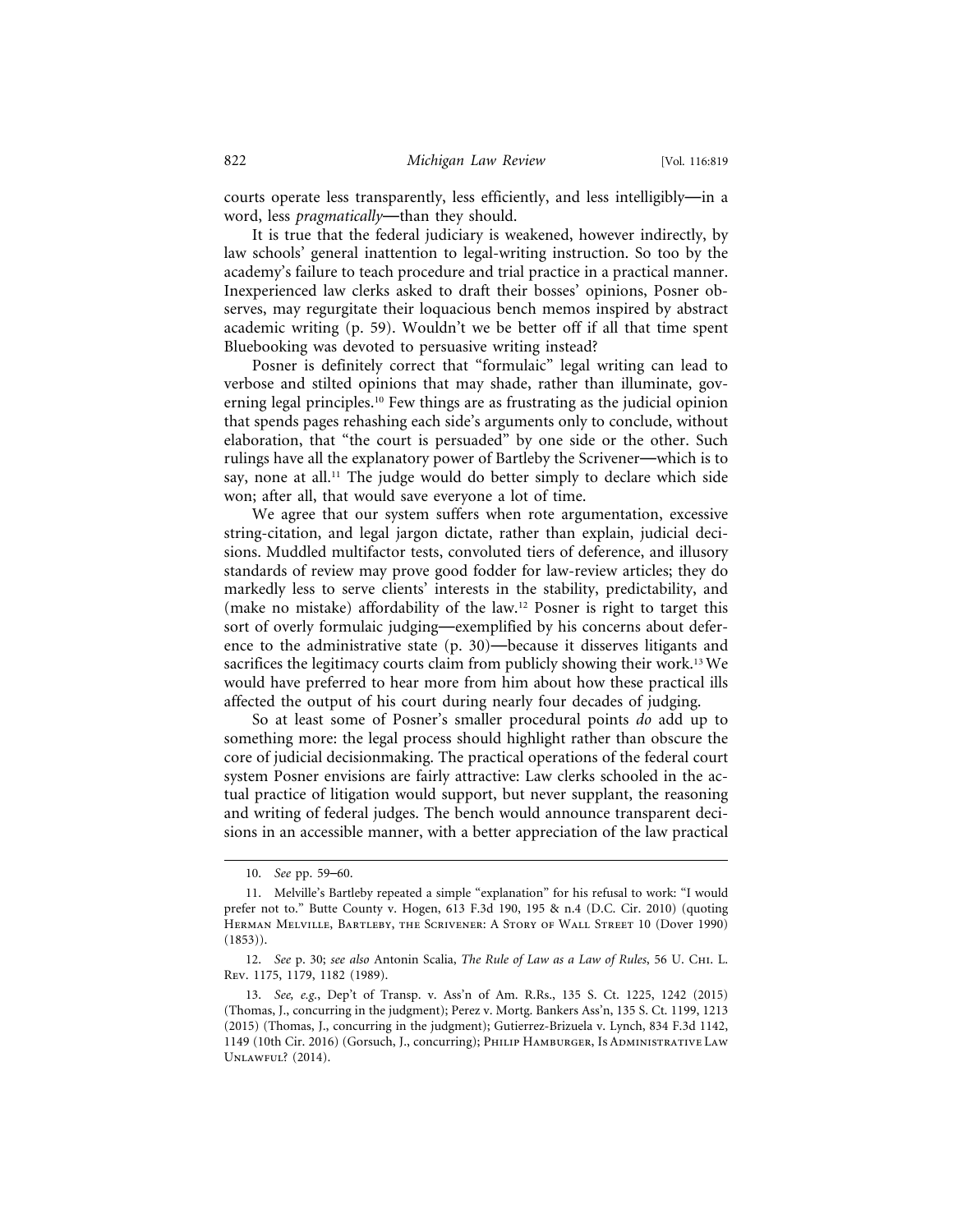effects outside the courtroom. And, in one of Posner's most enticing suggestions, appellate judges, even (especially?) at the Supreme Court, would "ride circuit" in the lower courts. This would require them to apply their tests and precedents in the mine-run of litigated disputes, rather than in their more curated appellate dockets.14 This, more than anything, could lead judges to prefer bright-line rules to complex opinions, fractured decisions, and multifactor tests, which are time-consuming and costly to litigants and lowercourt judges.15 These steps undoubtedly would improve the intelligibility, predictability, and efficiency—those pragmatic virtues—of the federal judiciary.

#### The Self-Defeating Case for Judicial Pragmatism

*My approach in judging a case is therefore not to worry initially about doctrine, precedent, and the other conventional materials of legal analysis . . . . (p. 80)*

Far more problematic is how this critique of the courts' operations sits alongside Posner's preferred interpretive method—judicial pragmatism. Here we definitively part ways with Posner: his substantive prescription simply does not follow from his practical diagnosis. Nothing about how judges manage chambers, cite precedents, or use law clerks suggests courts should—as Posner says—interpret legal texts to produce preferred policy outcomes.

The radical nature of Judge Posner's vision in this book should not be underestimated. This is no mere rehash of familiar economic or commonlaw theories. The pragmatism advanced by *The Federal Judiciary* is something else entirely: advocating outcome-driven statutory interpretation that is explicitly outcome-driven to achieve "socially beneficial effects" (p. 17); dismissing legal texts as "putty in the hands" of the very judges whom Posner deems lacking (p. 101); and offering those same "deficient" judges a mandate to answer all manner of policy questions, even or especially when no governing legal text supplies an answer (p. 67). Judges should not worry so much about doctrine, precedent, or text, the book contends, and should instead work to improve society by determining the most sensible resolution of a dispute, so long as it's not unavoidably blocked by an authoritative precedent (p. 80). Whereas earlier Posner works may have *criticized* his colleagues for pretextual-textualism or a lack of judicial candor, his latest work *celebrates* a consequentialist liberation from time-worn tools of interpretation (p. 80).

<sup>14.</sup> *See* pp. 213–14 (quoting Jonathan Turley, *Battling over Neil Gorsuch Is Beside the Point: The Supreme Court Needs an Institutional Overhaul*, L.A. Times (Feb. 1, 2017, 3:00 AM), http://www.latimes.com/opinion/op-ed/la-oe-turley-supreme-court-reform-20170201-story. html [https://perma.cc/UBE2-ST2S]; Craig S. Lerner & Nelson Lund, *Judicial Duty and the Supreme Court's Cult of Celebrity*, 78 Geo. Wash. L. Rev. 1255, 1295–99 (2010) (discussing return of Supreme Court circuit riding).

<sup>15.</sup> *See* Scalia, *supra* note 12, at 1175–81.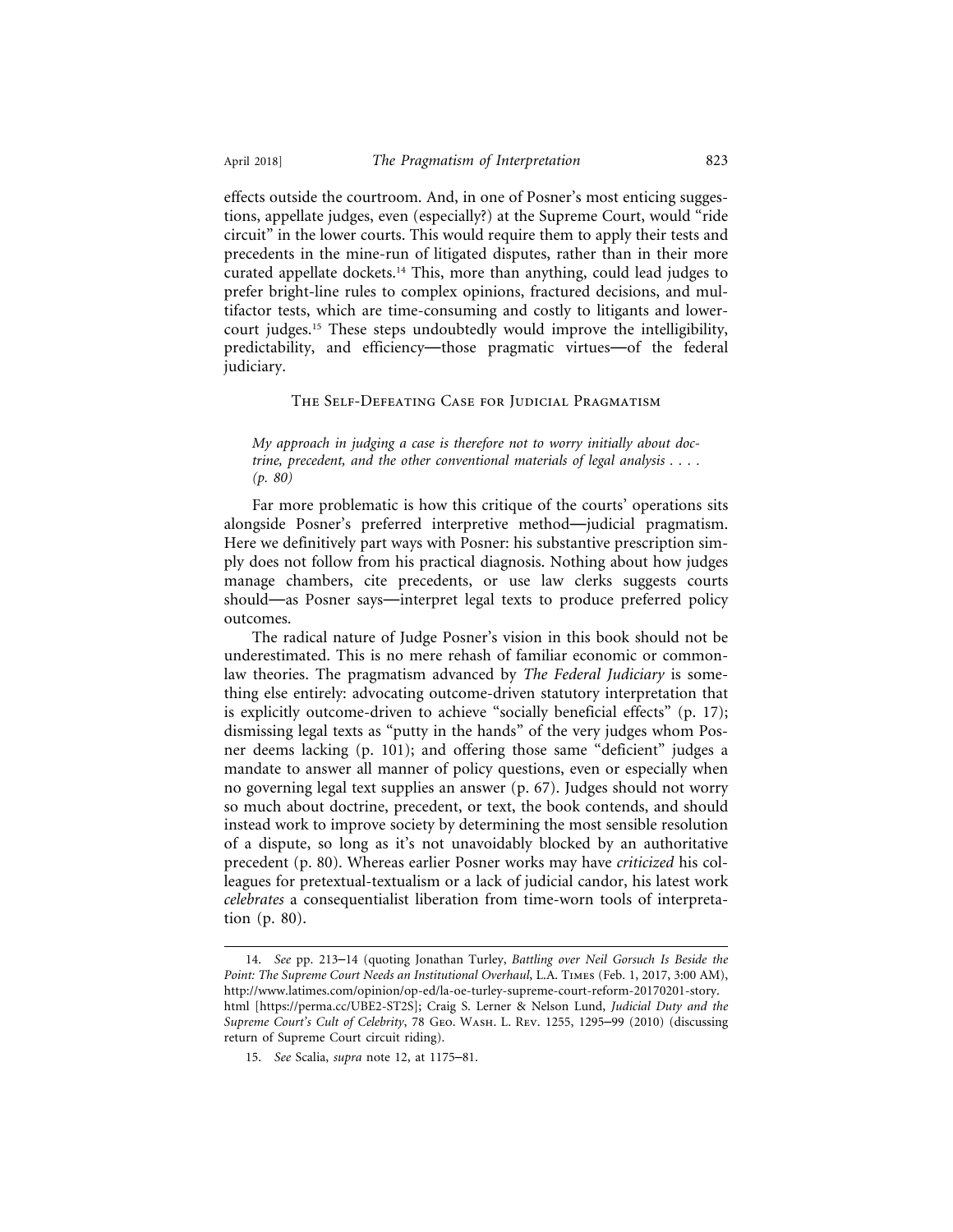If we take Posner at his word, the traditional tools of interpretation no longer matter in hard cases. Text, precedent, and doctrine receive attention only after the pragmatic judge has inferred the correct outcome of a particular dispute. The sole remaining question is whether these legal authorities stand squarely in the way of that preferred result. Probably they would not, Posner suggests, because a competent judge can get around most would-be legal constraints "by hook or by crook" (p. 80).

Once they bypass legal constraints, what are pragmatists left with other than their own views for an optimal world? What would a judge consult to determine the optimal outcome? Economics? Sociology? How about physics or moral philosophy? And how would lawyers or lay people know what principles a judge would apply in their case? One could read a statute until blue in the face without understanding how the federal judiciary would apply it. Moreover, the law would be in a constant state of flux. Pragmatists including Posner candidly admit that "current values" may shift a statute's meaning in either direction based on the judge's impression of society's needs at the time.<sup>16</sup>

There is much about this approach to trouble those concerned with the institutional legitimacy of the courts in a republic, and those critiques are well-rehearsed elsewhere.<sup>17</sup> The main upshot of the interpretive approach advanced in *The Federal Judiciary*, however, is how poorly it fares on Posner's own pragmatic terms.

If anything, Posner's first thesis—his indictment of the aptitudes of the federal bench—cuts against the vast authority pragmatism would grant to judges to decide cases based on factors far beyond the ordinary tools of legal interpretation. Posner never confronts why the judges he criticizes as sorely lacking in technical and scientific training<sup>18</sup> should nevertheless be empowered to displace or update the policy judgments of Congress. If today's judicial-selection process is as broken as Posner complains (p. 37), why would we expect it to produce lawyer-physicists and lawyer-ethicists superior to the current crop? And even assuming the right set of philosopher kings, there is no reason to expect that a critical mass of courts would settle on a consistent

<sup>16.</sup> Posner is by no means alone. The modern legal-realist tradition from which pragmatism flows claims an impressive pedigree tracing to Karl Llewellyn and beyond. Dean John Manning has labeled Professors Bill Eskridge and Philip Frickey as the "leading modern pragmatists." John F. Manning, *Inside Congress's Mind*, 115 COLUM. L. REV. 1911, 1920 (2015). They advocate that "judges in statutory cases should engage in 'practical reasoning'—a form of pragmatic, dynamic, multifactor analysis that does not depend upon unearthing some decision actually made by the legislature" with respect to statutory interpretation. *Id.*; *see, e.g.*, William N. Eskridge, Jr. & Philip P. Frickey, *Statutory Interpretation as Practical Reasoning*, 42 Stan. L. Rev. 321 (1990).

<sup>17.</sup> *See, e.g.*, Antonin Scalia, A Matter of Interpretation: Federal Courts and the Law (1997); Frank H. Easterbrook, *Statutes' Domains*, 50 U. Chi. L. Rev. 533 (1983).

<sup>18.</sup> *See* p. 67.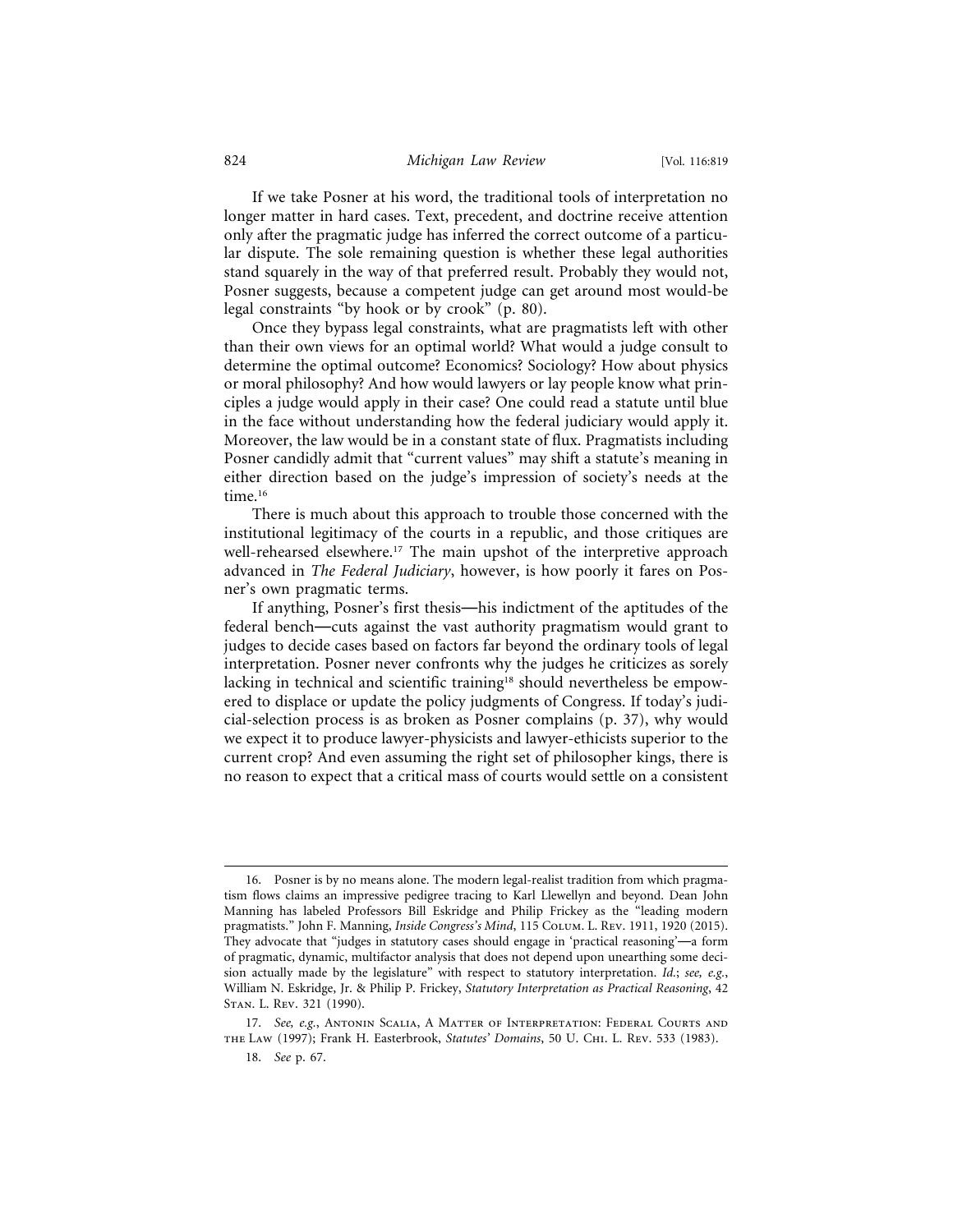way to deploy the common-lawmaking tools Posner would hand them.19 Much less reason to suspect they would reach similar results in so doing. Academic studies supply substantial reason to doubt judges' predictive abilities, even on questions much closer to their core judicial competencies.20

More fundamentally, liberating judges to decide cases based on perceived consequences could only make the federal-court system and the corpus of federal law less pragmatic when considered in the aggregate. This book only rarely distinguishes the immediate consequence of resolving a given dispute from the more systemic consequence of arrogating commonlawmaking authority to life-tenured federal judges.<sup>21</sup> No attention is afforded the effect of pragmatic interpretation on lower-court judges seeking to faithfully apply binding precedent.

We know Posner believes *horizontal* stare decisis is practically meaningless when it comes to prior panels of his court (p. 88). Despite the court of appeals' standard and followed practice of adhering to the "law of the circuit," pragmatists of his stripe appear willing to consider the world anew every day. What does this say to his colleagues? Or to the trial judges, lawyers, and citizens who rely upon those circuit court decisions?22

And what of *vertical* stare decisis? Presumably Posner is unwilling to subvert Supreme Court decisions on point; unless its precedents were binding, why would he care so much about their purported lack of quality?23 But may federal district judges in Chicago, Milwaukee, and Evansville revisit—in light of changed circumstances and updated knowledge—Posner's 3,300 written decisions on questions of contract, antitrust, patent, and criminal law? The destabilizing effects of pragmatism are profound, and they extend

20. *See* F.A. Hayek, *The Use of Knowledge in Society*, 35 Am. Econ. Rev. 519, 519–20 (1945); Michael J. Klarman, Brown *at 50*, 90 Va. L. Rev. 1613, 1619–21 (2004).

21. See generally ADRIAN VERMEULE, JUDGING UNDER UNCERTAINTY: AN INSTITUTIONAL THEORY OF LEGAL INTERPRETATION (2006). Previous Posner writings gave more weight to these second-order considerations of the law's stability beyond the case at hand. *See, e.g.*, Richard A. Posner, *Judges' Writing Styles (and Do They Matter?)*, 62 U. Chi. L. Rev. 1421, 1432–33 (1995) (granting "due regard for such systemic constraints on the freewheeling employment of 'reason' as the need to maintain continuity with previous decisions"). By the time Posner published *How Judges Think* in 2008, however, Dean Levi could fault Posner for "pay[ing] so little attention to the average case or to the processes of fair adjudication, including the roles of the advocate and of our procedural rules and practices." David F. Levi, *Autocrat of the Armchair*, 58 Duke L.J. 1791, 1793 (2009) (reviewing Richard A. Posner, How JUDGES THINK (2008)).

22. Although Supreme Court justices have different considerations when it comes to *stare decisis*, an appellate judge sitting on a single panel within one of twelve regional circuits cannot circumvent precedent without introducing tremendous uncertainty into the law.

23. *See* Scheiber v. Dolby Labs., Inc., 293 F.3d 1014, 1017–18 (7th Cir. 2002) (Posner, J.) ("[W]e have no authority to overrule a Supreme Court decision no matter how dubious its reasoning strikes us, or even how out of touch with the Supreme Court's current thinking the decision seems.").

<sup>19.</sup> Pragmatism, Judge Wilkinson explains, "puts great power in judges' hands and tells them precious little about what to do with it." J. Harvie Wilkinson III, Cosmic Constitutional Theory: Why Americans Are Losing Their Inalienable Rights to Self-Governance 87–88 (2012).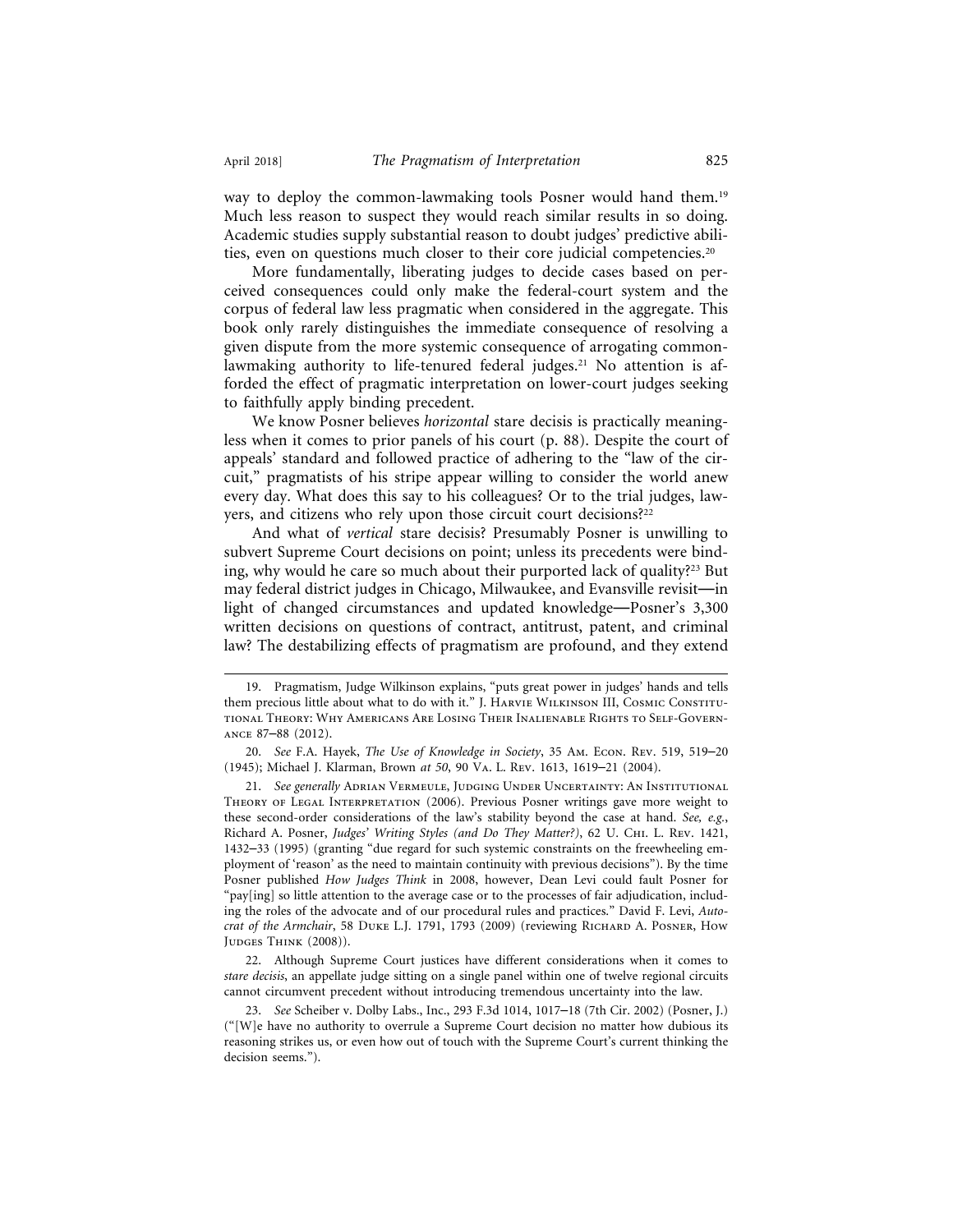well beyond the courthouse. How would the shrewdest counselor or dealmaker even begin to anticipate the consequentialist caselaw that the next generation of junior Judge Posners might produce? Lawyers and clients crave predictability, which counsels a degree of caution far beyond that Posner seems willing to accept.

Even when a precedent is not on point, consequentialist reasoning threatens the transparency and intelligibility of the law. These pragmatic considerations, which reach beyond the four corners of a particular dispute, ought to counsel judges to limit the information considered and rules announced in adjudication.<sup>24</sup> More insidiously, an anything-goes approach to judging destabilizes the courts' authority and the rule of law by raising the baseline level of uncertainty. Does the law bind judges, or do judges use "law" as merely a label to bind the rest of us?

Ceding policymaking authority to federal judges<sup>25</sup> may seem attractive to some in the current constitutional moment. But a serious objection to Posner's thesis—looming but largely unaddressed in the book—is how interpretive pragmatism usurps the role of the "other" political branches (for Posner treats the courts as a third policymaking arm of government). Posner fails to stop and ask why the other branches would even listen to the judiciary once judges enter their domain. The legislature and the executive possess a far superior mandate and competence for identifying the "common sense" and "contemporary" policies Posner seeks. Yet Posner accepts that judges, too, may sometimes drift into political debates because "in national emergencies . . . law bends to necessity" (p. 187). But if judges are licensed to bend the law whenever they perceive the exigencies require it, then how can the law possibly hold firm and constrain executive officials and legislators who perceive their own exigencies?<sup>26</sup>

Why wouldn't Donald Trump or Barack Obama be as entitled as Richard Posner to assess legal texts according to their own common sense or moral intuition? If the social utility of competing constitutional or statutory interpretations is a question in adjudication, it is hard indeed to exclude the political branches from the debate by privileging the courts' interpretive flexibility.

The consequences of consequentialism go further still—and right to the core of the rule of law and its place in our civil society. The respect and deference given judicial decisions in this country is neither automatic nor permanent. Posner's own statistics regarding the diminishing public standing of the courts prove this very point (pp. 124–25). If the federal judiciary

<sup>24.</sup> Vermeule, *supra* note 21, at 5.

<sup>25.</sup> In happier times, Posner described his fellow appellate judges as councils of "wise elders." *See* Richard A. Posner, *Reply: The Institutional Dimension of Statutory and Constitutional Interpretation*, 101 Mich. L. Rev. 952, 959 (2003). Though he appears no longer to hold them in the same esteem, he would nevertheless afford them remarkably broad authority.

<sup>26.</sup> Remarkably, Posner embraces the Supreme Court's most infamous decisions—*Plessy* and *Korematsu*—as pragmatically correct. P. 51. This shows just how badly pragmatism has served us in the past, and why constraints stouter than prevailing views of what is " 'right' for its time" are necessary to protect constitutional rights from erosion. P. 51.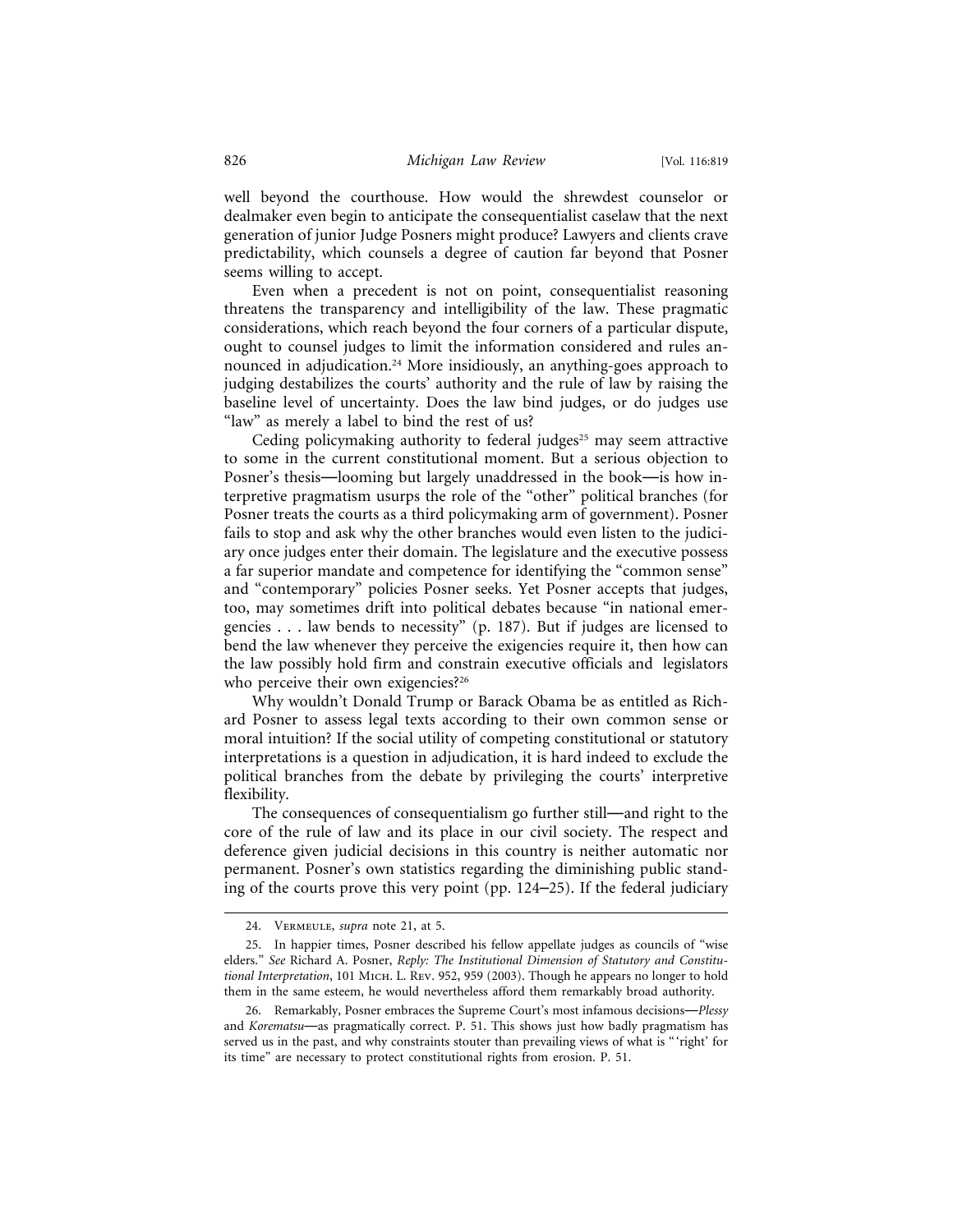embraced atextual pragmatism, the American people would realize it and resent their loss of self-governance—as many perhaps already do.<sup>27</sup>

This is not a concern limited to those who subscribe to the old chestnuts of the "majesty of the law" and "guardians of liberty"—notions that no doubt turn Judge Posner's stomach. It is both easy and chilling to consider the damage done if not only 5–4 Supreme Court decisions, but also everyday criminal convictions and civil suits, were viewed as the mere "political" preferences of a "politician in robes," rather than the dispassionate application of a duly enacted law. The backward-looking nature of the bench that Posner decries (p. 50) is in fact bound up with the most fundamental elements of the rule of law: notice, precedent, fact-finding, and the role of the jury, to name but a few.<sup>28</sup> Expanding the social remedies available in adjudication, moreover, teaches partisans of all stripes to demand vindication in court rather than compromise on policy in the political process.<sup>29</sup>

#### The Pragmatism of Interpretation

#### *Whether ideological, heartfelt, or feigned, formalism is a compounding sin . . . . (p. 28)*

So far we have discussed two versions of Posner's pragmatism. His "operational" pragmatism, while sometimes trivial, helpfully encourages judges and lawyers to strip away the formalistic trappings of their work to reveal and sharpen their legal reasoning. But his "substantive" pragmatism unhelpfully encourages judges to strip away the disciplining formalism of textual and precedential interpretation to decide cases based on preferred outcomes. In either instance, Posner aims to make the federal judiciary more intelligible, efficient, and uniform—in short, more pragmatic. These are important aims. But when it comes to how we read and apply federal law, the "formal" approach to text and precedent turns out to make the federal judiciary far more pragmatic in the long run.

The tools Posner maligns as backward and ritualistic—the operative text, historical context, and precedential reasoning—are those that best serve the bench and bar's interest in a stable body of discernible federal caselaw. When that body of law is considered on the whole, particularly from the perspective of the district judges and lawyers who apply it on a daily basis, our shared goals of intelligibility, efficiency, and uniformity require *more*,

<sup>27.</sup> The loss of Americans' "inalienable right to self-governance" animates Judge Wilkinson's critique of Posner and competing theorists in Cosmic Constitutional Theory. Willkinson, *supra* note 19, at 9.

<sup>28.</sup> *See generally* Michael H. McGinley, Note, *Textualism as Fair Notice*, 123 Harv. L. Rev. 542 (2009).

<sup>29.</sup> Though the pragmatic judge may have a solution for most every contingency, the Constitution—whose flaws pragmatists readily acknowledge—certainly does not. *See* Henry P. Monaghan, *Our Perfect Constitution*, 56 N.Y.U. L. Rev. 353 (1981). Treating the Constitution as a legal Swiss Army knife relieves the healthy pressure on the people to address those constitutional lacunas through legislative compromise. It also dilutes the force of the cardinal rights and principles the Framers *did* choose to enshrine above mere statutes.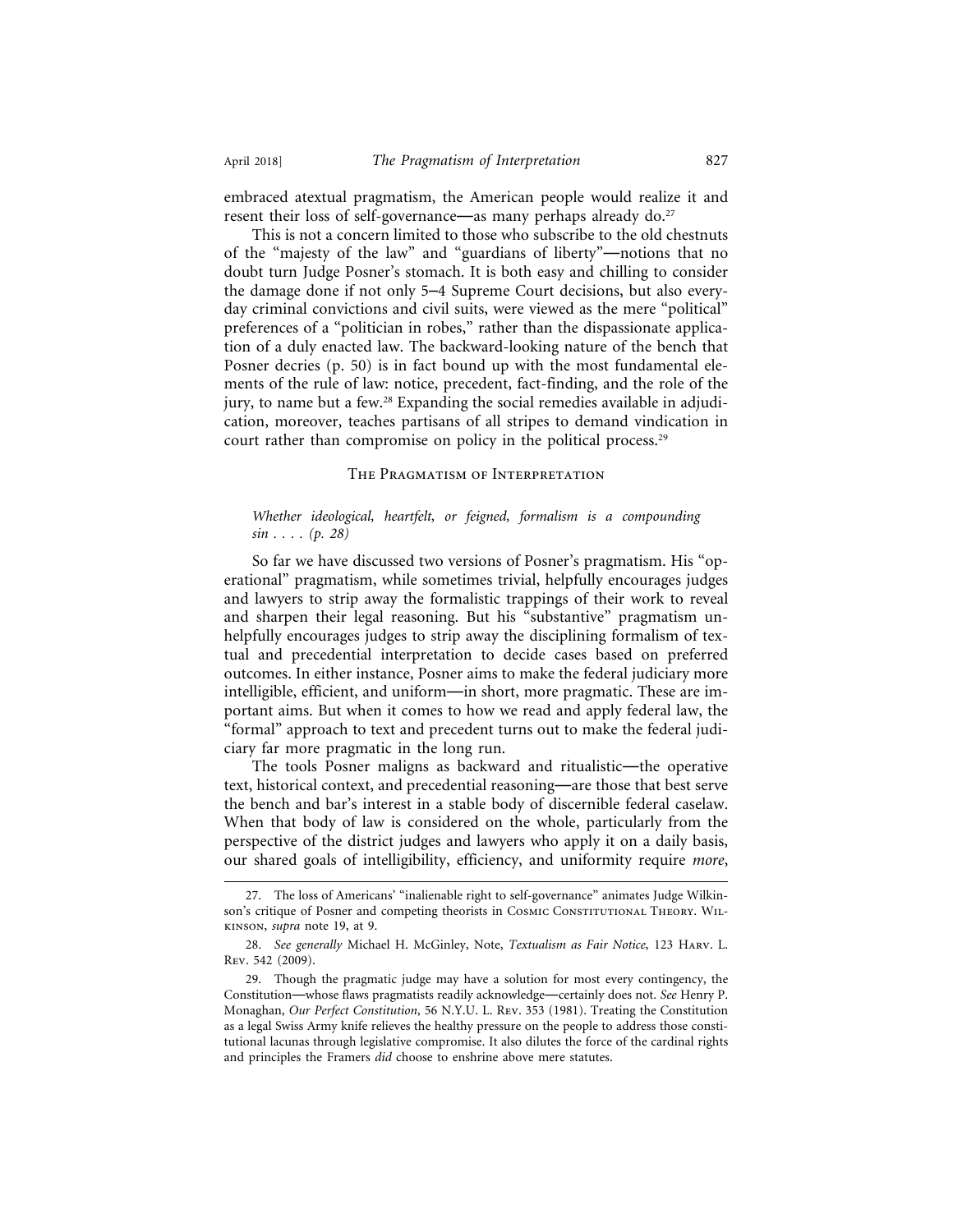not less, emphasis on the constraining principles of traditional interpretation. For the truly pragmatic judge is one whose rulings flow naturally from the governing legal text, the precedents reasonably interpreting that text, and the record of the case in a way that is predictable beforehand and ascertainable thereafter. Requiring lower courts and regulated parties to guess at the meaning of a statute or precedent is hardly efficient or just. Indeed, the most pragmatic aspect of the traditional tools of interpretation is that they limit the number of types of claims that lawyers can plausibly advance in court. Before the pragmatic judge, however, there is almost always an argument to be made—and therefore a good reason for a lawyer to roll the dice.

Is focusing on text and precedent, to the exclusion of policy considerations, formalistic? Perhaps—though we might prefer the term "modest."30 Is it hard work? Quite often.<sup>31</sup> Choosing an equitable outcome or a sound policy can be far easier for a given judge in a given case. Certainly it may be far more satisfying. Who wouldn't enjoy playing king for a day?32

Even if our constitutional design didn't demand that judges apply the law as written,<sup>33</sup> doing so would represent the most pragmatic approach for someone with a lifetime commission to serve the United States *under* its Constitution and laws.34 From our perspectives on the law as practiced in and around the federal courts, the ordinary tools of interpretation make for a more intelligible, accessible, and efficient judiciary.

31. Textualism, Judge Easterbrook explains, is the "tool of the judicial branch" not because the "feats of scholarship and cerebration" it demands are easy, but because those efforts enforce the social contract between the governed and their governors in a way that protects the "exceptionally valuable" "stability in [the] political system." Frank H. Easterbrook, *Pragmatism's Role in Interpretation*, 31 Harv. J.L. & Pub. Pol'y 901, 902–905 (2008); *see also* Antonin Scalia, *Originalism: The Lesser Evil*, 57 Cin. L. Rev. 849, 856 (1989) ("[I]t is often exceedingly difficult to plumb the original understanding of an ancient text."); Jeffrey S. Sutton, *A Review of Richard A. Posner, How Judges Think (2008)*, 108 Mich. L. Rev. 859, 864 (2010) ("That there are close cases, however, does not consign judging to politics. Hard cases do not make political law; they make difficult-to-decide law.").

32. *Cf.* Scalia, *supra* note 12, at 1176 ("[I]n absolute governments the king is the law.") (quoting Thomas Paine, *Common Sense*, *in* Common Sense and Other Political Writings 3, 32 (Nelson F. Adkins ed., 1953)).

33. *See, e.g.*, John F. Manning, *Statutory Pragmatism and Constitutional Structure*, 120 Harv. L. Rev. 1161, 1172 (2007) ("[E]ven for an everyday pragmatist like Judge Posner, the judge's proper role draws content from entrenched presuppositions about the allocation of power in our system of government.").

34. *See* 28 U.S.C. § 453 (2012) (providing the "[o]aths of justices and judges").

<sup>30.</sup> What Professor Schauer noted decades ago about the connotation of "formalism" remains true today: "Even a cursory look at the literature reveals scant agreement on what it is for decisions in law, or perspectives on law, to be formalistic, except that whatever formalism is, it is not good." Frederick Schauer, *Formalism*, 97 Yale L.J. 509, 509–10 (1988). Yet his conception of the essence of formalism also holds fast: "At the heart of the word 'formalism,' in many of its numerous uses, lies the concept of decisionmaking according to *rule*." *Id.* at 510; *see* Scalia, *supra* note 17, at 25 ("Of all the criticisms leveled against textualism, the most mindless is that it is 'formalistic.' The answer to that is, *of course it's formalistic*! The rule of law is *about* form . . . . Long live formalism. It is what makes a government a government of laws and not of men.").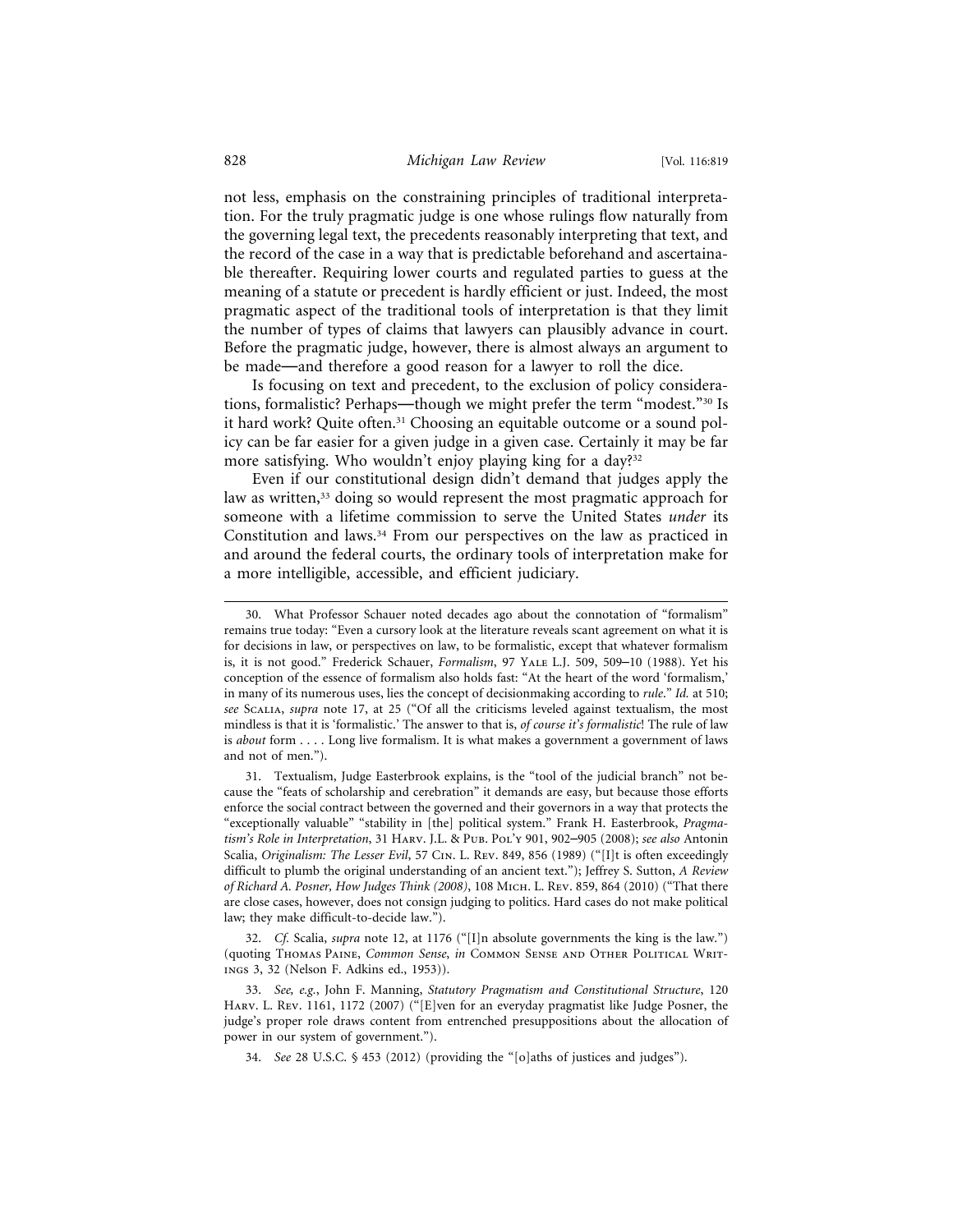#### *Intelligibility*

Nothing is more essential to the rule of law than knowing what the law says. This is true for the people governed by that law, the lawyers who advise and advocate for those people, and the judges who apply that law in the ordinary course. And it is especially true for the people, lawyers, and judges whose attention is not principally on the finer and contested points of law, but on the wide variety of legal questions that come across their lives, law offices, and judicial chambers every day.

Thankfully, not every, or even most, legal proposition is seriously contestable; the vast majority are never litigated.<sup>35</sup> The small subset of truly difficult questions command a disproportionate amount of the time and candlepower of judges, tall-building lawyers, and law professors. Most judges and lawyers, however, don't have the luxury of scouring the F.3d for circuit splits and clever policy arguments; they are too busy sentencing defendants, developing evidence, and advising clients. They are the ones bearing the brunt of open-ended interpretive pragmatism.

But *The Federal Judiciary* denigrates "the legal profession's current fawning regard for formalism parading under such names as 'textualism' and 'originalism' " (p. 28). These are backward-looking heuristics promising false precision in the law, Posner claims, which "means one thing to conservatives, another to liberals," and "has no fixity."36 Likewise, Posner rejects any obligation to consistency with "what other [judicial or legislative] officials have done in the past."37

This view vastly discounts the value of orthodox legal interpretation, in which lawyers and judges engage in a shared enterprise of discerning the familiar guidelines of text, context, and precedent. For that matter, it rejects the two interpretive tools equally accessible and intelligible to judges, lawyers, and clients of all sorts: the statutory and constitutional text set forth in the official laws of the United States, and the binding precedents published in the official reports of the courts of the United States. In a very real and even mundane sense, these represent the "fixed" law that binds the bench and bar. This is our common starting point. Because we all begin at the same place, moreover, people across a vast country can coordinate and organize their lives around shared and certain principles.<sup>38</sup> By reducing these

38. The "traditional tools of legal analysis do a remarkable job of eliminating or reducing indeterminacy" in the law because "when judges pull from the same toolbox and look to the same materials to answer the same narrow question . . . we confine the range of possible

<sup>35.</sup> Neil M. Gorsuch, *Of Lions and Bears, Judges and Legislators, and the Legacy of Justice Scalia*, 66 Case W. Res. L. Rev. 905, 916–17 (2016).

<sup>36.</sup> Joel Cohen, Richard A. Posner & Jed S. Rakoff, *Should Judges Use Their Roles to Effect Social Change?*, Slate (Aug. 24, 2017, 9:00 AM), http://www.slate.com/articles/news\_and\_ politics/jurisprudence/2017/08/posner\_rakoff\_dialogue\_on\_how\_judges\_should\_effect\_social \_changes.html [https://perma.cc/67GD-8GXQ] ("I don't know what 'existing law' means except views currently held by many judges, lawyers, and politicians," which "are likely to be fluid, changeable—in accordance with new social needs, attitudes, and authority"). *But see* William Baude, *Originalism as a Constraint on Judges*, 84 U. Chi. L. Rev. 2213 (2017).

<sup>37.</sup> Richard A. Posner, *Pragmatic Adjudication*, 18 CARDOZO L. REV. 1, 4 (1996).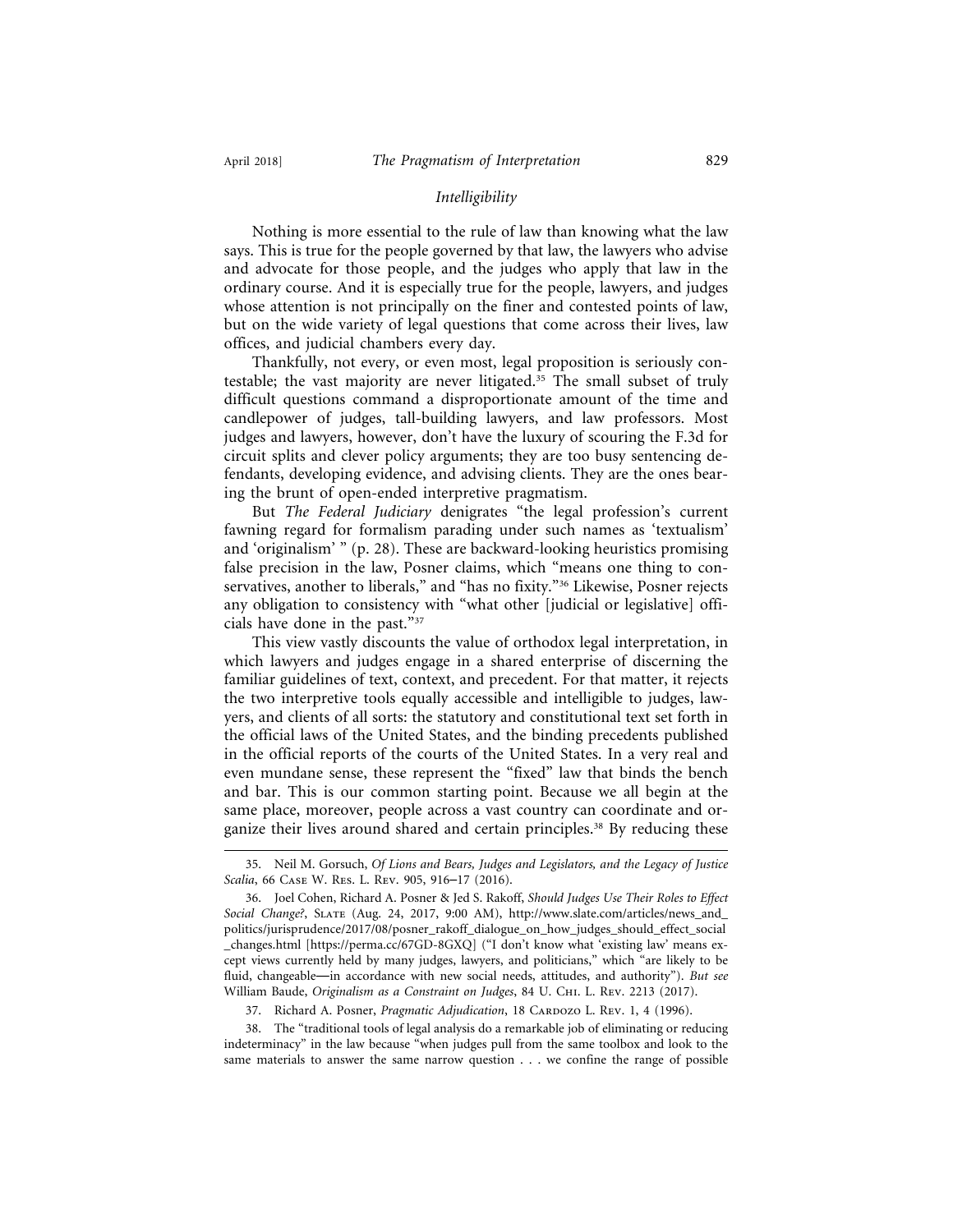binding rules to advisory guidelines, Posner's pragmatism forfeits our most valuable tool for ensuring uniform, intelligible law: the legal text itself.

The law can be complex enough without the uncertainty of wondering what judges will think or do, and which judges will decide your case. The book's discussion of "crimes of moral turpitude" (pp. 236–37) shows how significantly judges sometimes disagree even under the normal constraints of the traditional interpretive process—not to mention the pragmatist's license. How could judges ever hold defendants responsible for complying with these legal obligations unless those obligations also bind the judges themselves?

This is why the formal tools of judicial interpretation are such an essential public good.39 If lawmakers and judges can come closer to an agreedupon method of discerning the meaning of legal text, statutes should become more precise and adjudications more predictable.40 Under the disciplining effects of traditional interpretation, moreover, the law becomes more accessible and affordable to people across the country. For most laws and regulations, there should be no need to access the right sorts of "insider" lawyers (former clerks, executive officials, or Hill staffers) who can themselves access legal arcana and influencers inaccessible to most.<sup>41</sup>

In this respect, textualism is a particularly egalitarian and democratic approach to the law. When the interpretive task is limited to the statute as written and publicly understood, and as interpreted by courts in subsequent published decisions, this constrains the sources the judge and lawyer (and regulator and regulated) must consult to interpret it. The text is accessible in a way that inside information—particularly about legislative history and judges' predilections—is not. Lest we overstate our case, it is worth reiterating that many questions of interpretation are hard, and may require deep dives into history and usage.<sup>42</sup> But measured against the uncabined arguments available before a pragmatist judge, a restrained approach to interpretation increases the transparency and accessibility of legal decisionmaking.

40. *But see* Lisa Schultz Bressman & Abbe R. Gluck, *Statutory Interpretation from the Inside*—*An Empirical Study of Congressional Drafting, Delegation, and the Canons: Part II,* 66 Stan. L. Rev. 725, 726 (2014) (challenging "textualism's operating assumption that text is always the best evidence of the legislative bargain").

41. *See* Manning, *supra* note 16.

42. This is not to say the views of the man on the street are equivalent to those of the legal scholar. If textual analysis were easy, judges and scholars wouldn't be busy, for instance, building historical usage databases to aid the enterprise. *See, e.g.*, James C. Phillips, Daniel M. Ortner & Thomas R. Lee, *Corpus Linguistics & Original Public Meaning: A New Tool to Make*

outcomes and provide a remarkably stable and predictable set of rules people are able to follow." Gorsuch, *supra* note 35, at 917.

<sup>39.</sup> And why *Reading Law: The Interpretation of Legal Texts*, Justice Scalia and Bryan Garner's monumental effort to catalogue these tools for more straightforward and accepted application, is such an important project. *See* Antonin Scalia & Bryan A. Garner, Reading LAW: THE INTERPRETATION OF LEGAL TEXTS (2012). Judge Posner famously detested this book and the constraints its approach would place on judges like him. *See* Richard A. Posner, *The Incoherence of Antonin Scalia*, New Republic (Aug. 23, 2012), https://newrepublic.com/article/ 106441/scalia-garner-reading-the-law-textual-originalism [https://perma.cc/ZLK9-9KBJ].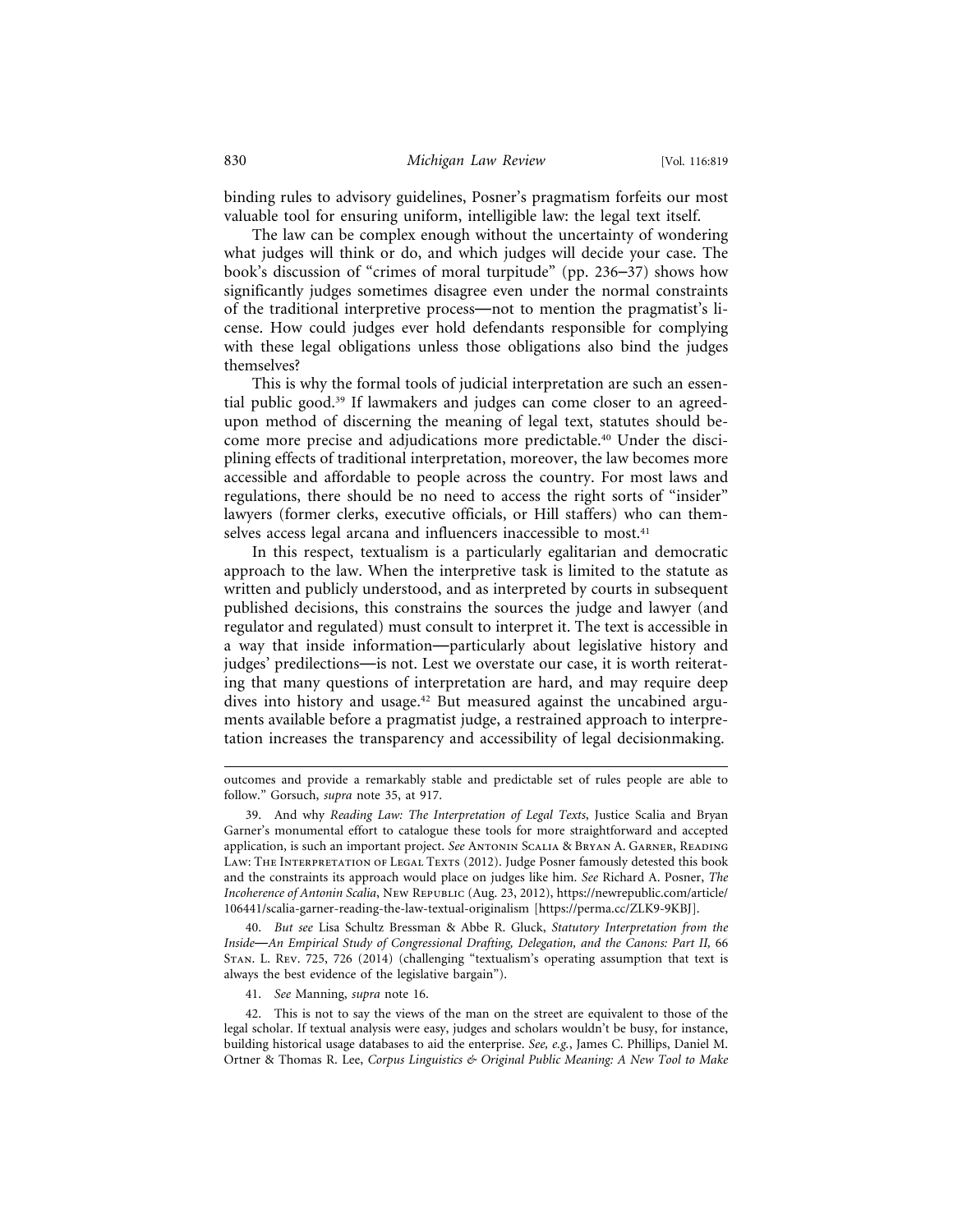#### *Efficiency*

The uncertainty regarding future judicial decisions that Posner invites reduces the efficiency of the federal judiciary at every level. Though its selfprofessed mandate is to pursue uniformity of federal law,<sup>43</sup> the Supreme Court's own lack of uniformity on the basic question of how to read legal texts causes a cascade of costs and errors. The lack of agreement among nine justices implicitly licenses more than 200 courts of appeals judges to employ an even greater variety of approaches, with the slim prospect of certiorari review representing only a weak tempering force. If these appellate judges are liberated, as Posner proposes, to do justice according to their conception of the public good, then heaven help our 800-plus district judges attempting to follow judge-made decisional law. Not to mention the hundreds of thousands of litigators and counselors who will be hard pressed to confidently predict the contours of federal law.

This level of uncertainty is not just costly, but incompatible with the rule of law.<sup>44</sup> Even if some pragmatists and purposivists in the academy lag behind, the bench appears to be slowly but surely moving down the path marked by Justice Scalia: According to no less an authority than Justice Kagan—President Obama's first solicitor general and second Supreme Court pick—"we're all textualists now."45 "Does anyone," Justice Kagan asks, "now decline to focus first, in reading a statute, on its text in context?"46 Certainly not in the briefs submitted to the Supreme Court these days. This represents an interpretive sea change during the tenure of Justice Scalia. And it's a big reason why the Supreme Court and courts of appeals start on the same page today in approaching statutory questions. By narrowing the bounds of potential disagreement and confusion among judges, a focus on the written statutory language offers the least-bad alternative for serving the law's fundamental interests in fair notice.47 And it enables judges to render their decisions with relative speed (and fewer concurrences and dissents) thus achieving the efficiency that idiosyncratic pragmatism fails to deliver.

45. *See* Justice Elena Kagan, The Scalia Lecture at Harvard Law School (Nov. 25, 2015), https://today.law.harvard.edu/in-scalia-lecture-kagan-discusses-statutory-interpretation/ [https://perma.cc/G6GF-Q2MM]. Justice Kagan elaborated on Justice Scalia's legacy by asking whether "anyone now decline[s] to focus first, in reading a statute, on its text in context? Does anyone now ignore the Founders' commitments when addressing constitutional meaning or just as important, dispute the need for a viable theory of constitutional interpretation, even if not Justice Scalia's brand of originalism, to constrain judges from acting on their personal policy preferences? If the answer is no (and the answer is no), Justice Scalia deserves much of the credit." Elena Kagan, *In Memoriam: Justice Antonin Scalia*, 130 Harv. L. Rev. 5, 9 (2016) [hereinafter Kagan, *In Memoriam*].

- 46. Kagan, *In Memoriam*, *supra* note 45, at 9.
- 47. McGinley, *supra* note 28, at 560.

*Originalism More Empirical*, 126 Yale L.J.F. 21, 24, 27–28 (2016), https://www.yalelawjour nal.org/pdf/10.Phillips.MACROEDFINAL\_izrkk2s8.pdf [https://perma.cc/YZM6-6QTD].

<sup>43.</sup> *See, e.g.*, Sup. Cr. R. 10.

<sup>44.</sup> Scalia, *supra* note 12, at 1179.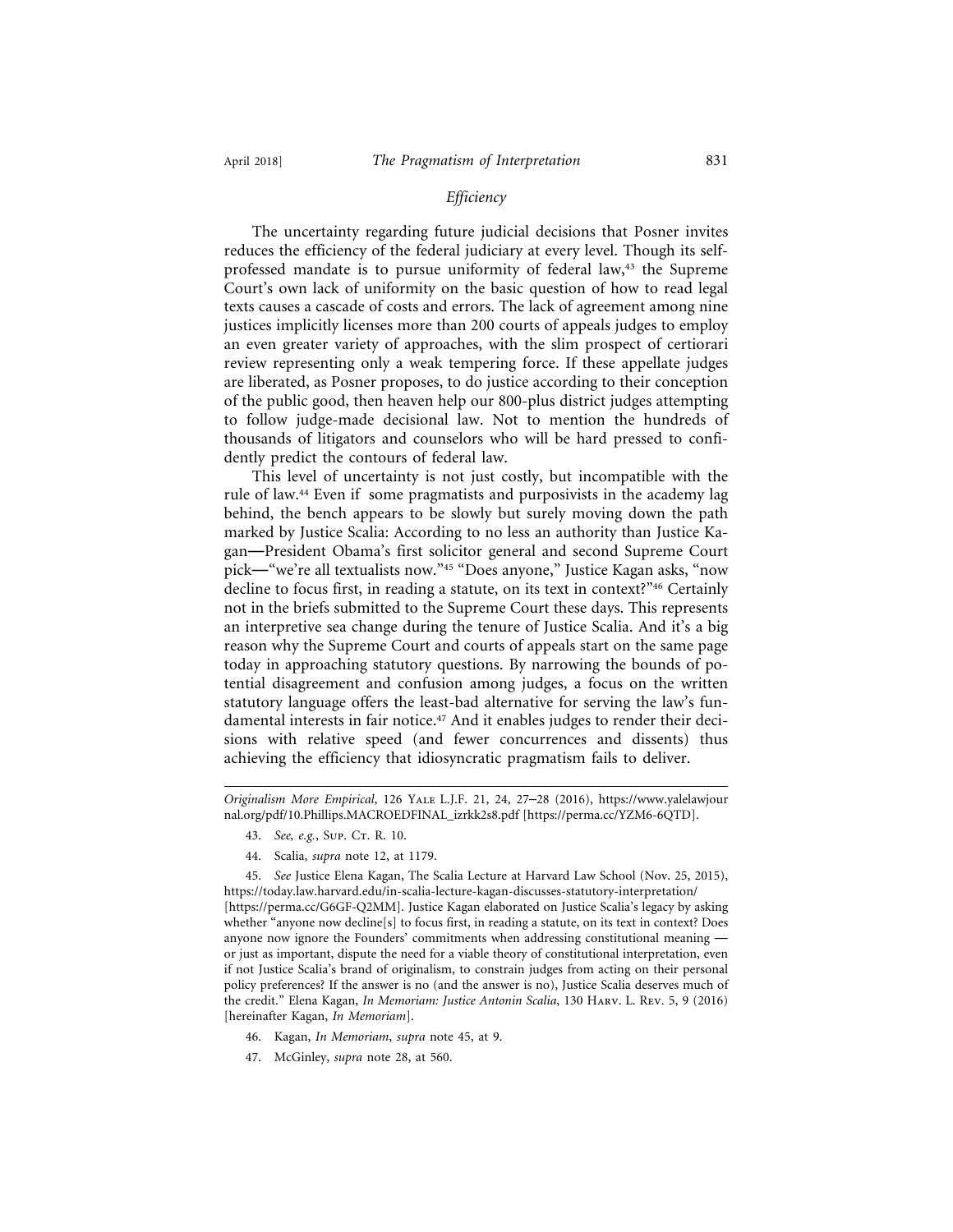#### 832 *Michigan Law Review* [Vol. 116:819

Consider how often a Richard Posner and an Antonin Scalia—despite their shared pedigrees as Harvard-trained, Reagan-appointed, law-professorturned-judges—would disagree on questions of social, economic, criminal, and foreign policy. Their track records suggest quite a lot. If both set out to apply the traditional tools of legal interpretation, however, they would be far less likely to disagree on how to read a Supreme Court or Seventh Circuit precedent, and less still on how to apply the specific words of the U.S. Code as understood at the time of their enactment. Focusing on the law as written narrows disagreement in the appellate courts, and commensurately limits uncertainty in the trial courts and law offices. Interestingly, the statistics support this view. Judges of very different backgrounds and philosophical views often reach similar results.48 Why? Because they accept that they are bound by the law.

The efficiency of interpretive "formalism" also benefits from a feedback loop. When the rules of the game are (more) settled in advance, independent of the particular policy at hand, this facilitates a healthy conversation between courts and Congress. As more judges emphasize the primacy of text over legislative history or unenacted policy considerations, legislative drafters have a greater incentive to specify congressional aims in the statute itself rather than committee reports or insider dialogue. This, of course, only makes it more profitable for future courts to cabin their review to the four corners of the statute. All this stands in contrast to the fracturing effects of pragmatism, with each branch interpreting the law as it sees fit.

#### *Uniformity*

The governing text and precedent are the common threads constraining federal judges across the United States to treat like cases alike—no matter judges' divergent conceptions of the common good. It should be unsurprising that a high degree of structure is necessary to bind a vast nation and unify a far-flung bench with a coherent and consistent body of law. Posner's allusions to modern management theory ignore the mundane attention to detail required by today's supply chains or design teams.<sup>49</sup> Perfect equality of treatment is, sadly, "difficult to demonstrate and . . . impossible to achieve."50 But principled, rule-based decisionmaking, based on factors set forth in advance and independent of a particular judge or litigant, is our best tool for fostering uniformity of the law and equal treatment of litigants over the great mass of cases—if not perfection in each individual case.51 The text and precedent are what binds judges, and what binds together our legal system.

49. *See* pp. 8–15.

<sup>48.</sup> Judges Posner and Easterbrook, for example, agreed nearly 99% of the time between 1985 and 1999. Sutton, *supra* note 31, at 866 (citing Daniel A. Farber, *Do Theories of Statutory Interpretation Matter? A Case Study*, 94 Nw. U. L. Rev. 1409, 1432 (2000)).

<sup>50.</sup> Scalia, *supra* note 12, at 1182.

<sup>51.</sup> *Id.* at 1178.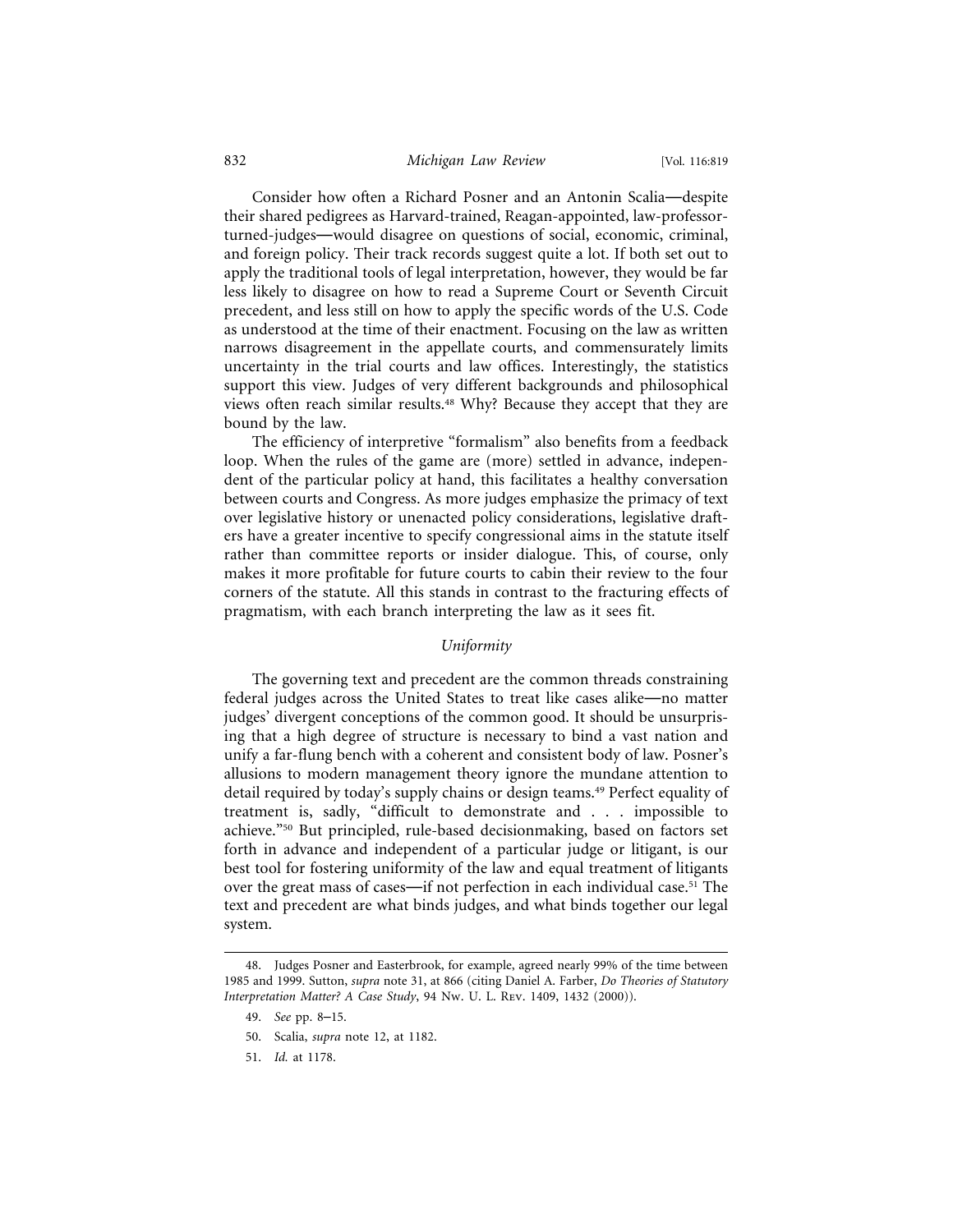These tools are also the stabilizing forces that refresh the courts' legitimacy within a democratic republic—as well as the people's capacity for selfgovernment. When the people gave the government the authority to control their day-to-day activities, the people retained ultimate control over who formed the government. When judges disrespect that bargain by applying their own policy preferences rather than the law as written, they drain the ability of the people, through their elected representatives, to resolve social problems.52 Filing a lawsuit is far easier—though far less stable and representative—than enacting legislation or amending the Constitution.

Clearly, a theme of *The Federal Judiciary* is Posner's frustration that our government doesn't update the law fast enough in today's complex and rapidly changing world. To him, and to many others, bicameralism and presentment must seem outmoded.<sup>53</sup> But, in a democracy, giving absolute updating power to judges is not the answer and is not allowed. "[I]n a government where life-appointed judges are free to legislate alongside elected representatives," the "very idea of self-government would seem to wither to the point of pointlessness."54

#### **CONCLUSION**

#### *What is a judge in neutral? (p. 115)*

*The Federal Judiciary*, if nothing else, forces every reader to confront the human element of judging in a democracy. Even the most earnest adherence to neutral principles and governing text, we readily concede, will lead to error and disagreement within the courts. Any approach, including the most objective textualism, will fall short of the constitutional goal. For judges are only human.

The proper reaction to this gap between the practical and the ideal marks our most fundamental departure from Posner's approach. Missing from his prescription is the tradition of humility, even self-doubt, that can be found in the work of the great common-law judges like Hand and Holmes he professes to venerate. Also absent is concern for the errors judges themselves may introduce to the law. Despite his low regard for his fellow judges, he prescribes a thoroughly judge-driven mode of interpretation.<sup>55</sup>

Posner sees the all-too-human composition of the federal bench and surrenders: because they'll never fully escape their personal priors, let's drop the pretense and embrace our personal views, heretofore suppressed (ineffectively) beneath a veneer of legal formalism. At least, Posner contends, we might get some better policy out of this transparently consequentialist approach.

<sup>52.</sup> Easterbrook, *supra* note 31, at 904–05.

<sup>53.</sup> *E.g.*, pp. 414–15.

<sup>54.</sup> Gorsuch, *supra* note 35, at 913.

<sup>55.</sup> Vermeule, *supra* note 21, at 56.